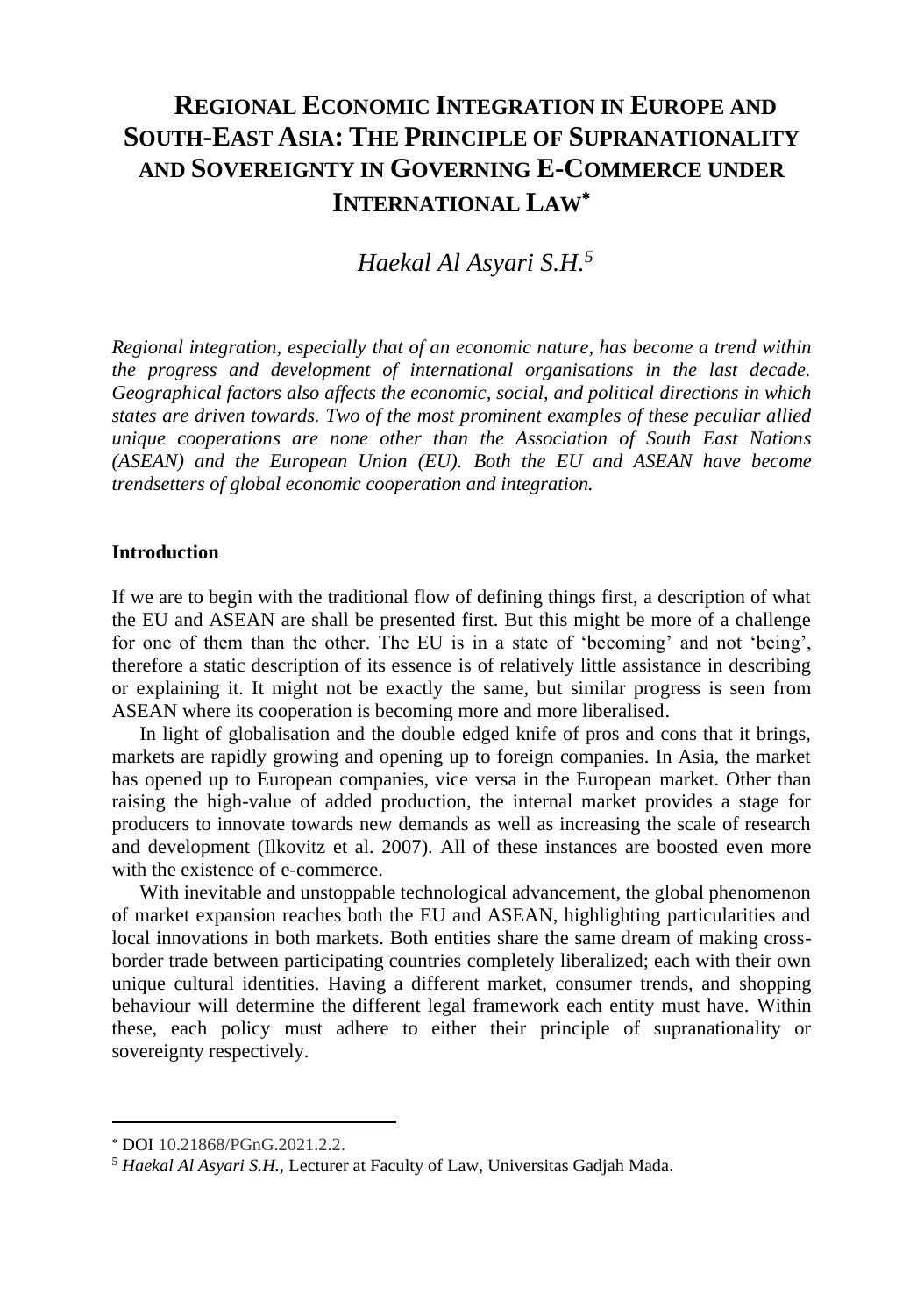The UNCITRAL Model Law acts as an exemplary framework attempting to meet and embrace the challenges of the internet (Lim 2007). National governments and regional cooperation has been endorsing e-commerce's development, acknowledging the benefits that can be harvested from its commercial growth. These are not limited to only economic benefits, but also social and political ones. Hence, this article will try to provide a brief description from the general perspectives of how each of these economic developments have progressed, leading to the current integration and cooperation that it is today. Highlighting the preeminent characteristic that the EU and ASEAN has, principally the doctrine of supranationality and sovereignty that characterises each of these associations. At the end, a brief example towards the framework and advancement of e-commerce in each region will be elaborated.

# **1. The Progress and Development of the EU's Economic integration and the Legal Framework for E-Commerce**

## **1.1. The evolution of regional economic integration in the EU**

It is daring to say that the current form of integration for the European region has not yet reached its final form. Despite the never-ending progress of EU enlargement, there are still barriers of social and political integration that are intended to be maximized. It has been proven that the process of monetary and political integration has a long pedigree and are not simply novelties dreamt up by Jacques Delors in the late 1980s (Shaw 2000). Through an ideal periscope, the European allegiance is brought together by the common pursuit of the higher goals of peace, prosperity, and stability (Shaw 2000). In this context, we will discuss the former ideal elements leaning more towards the commercial sphere.

The economic integration of the European Union went from an early period of capitalist organisation that commercially developed and transformed tomarket integration which were all achieved in parallel with national political unity (Shaw 2000). The early years of the European Economic Community were fuelled by the launch of a common market, the consolidation of the economic policies of member states, and the harmonization of the development of economic communities within a standard blueprint (Craig & de Búrca 2007). One of the most notable peculiarities of economic integration in Europe is that the social dimension within the internal market has always been on the agenda, despite it being a runner up in the schedule. Most of these social concerns relate to the rights of workers which are considered a quintessential dimension of the economic community (Craig & de Búrca 2007).

A novelty of EU's evolution from a community into becoming a union is none other than the judicial contribution of the European Court of Justice to the supranational dynamic of the community (Community Charter of Fundamental Social Rights of Workers 1989). At times where the Community's political process isn't so much active, the Court gives various contributions towards the legal development which is at the heart of the integration process (C-120/78).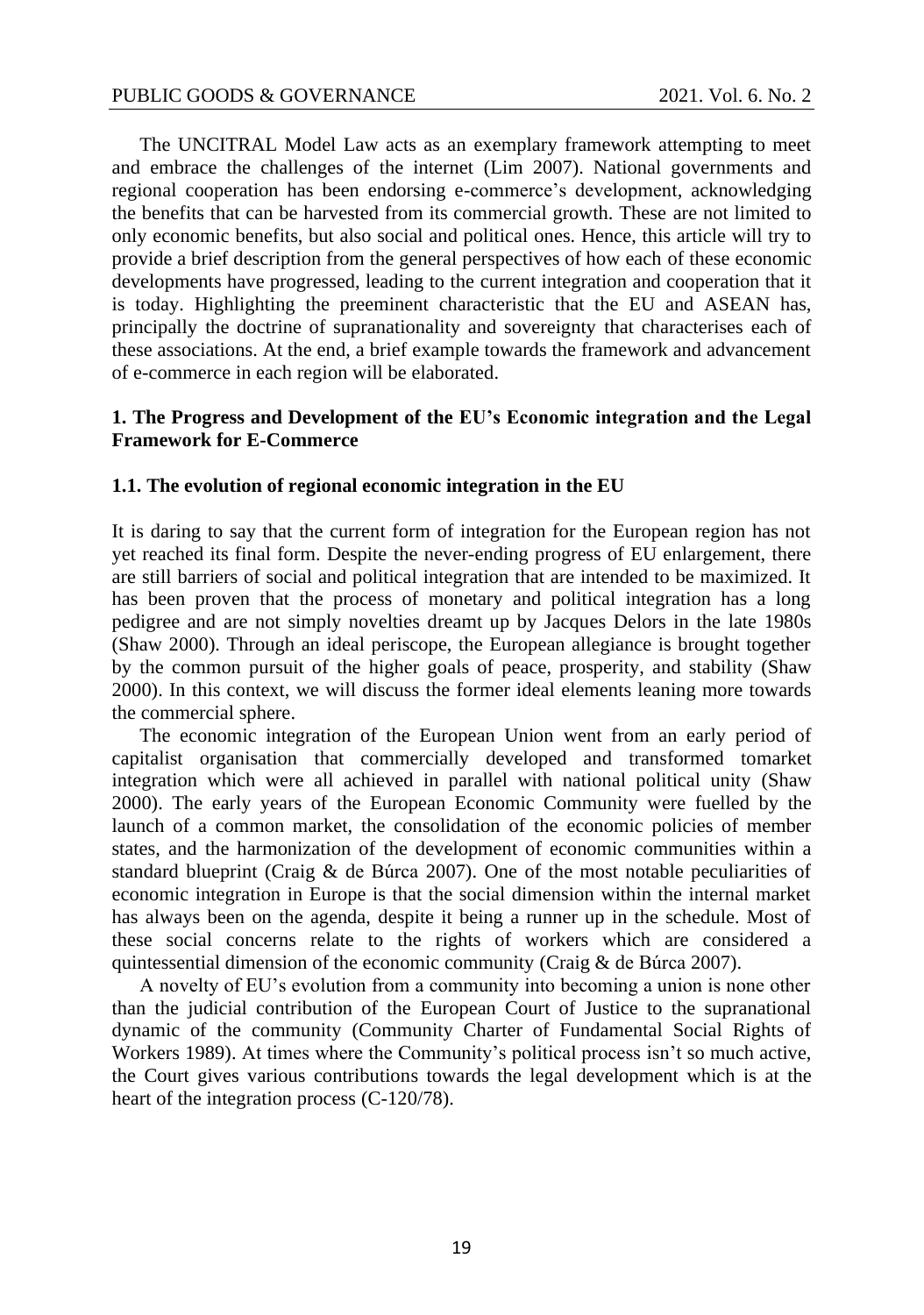### **1.2. Constitutional framework of the European Union**

The reform process of the EU's constitutional framework was fuelled by the realisation that the broad range of problems should be resolved and guarded from a higher and broader constituency (Craig & de Búrca 2007). This was still inherent to the supranational principle that the EU adopted, bestowing the Union with legal personality. This principle is based on the cooperation of member states to confer some (most) of their sovereign powers to the organisation that implements these authorities as an independent legal entity (Hamulak & Stehlík 2013).

The EU has an overlapping and compound definition, different from a traditional international organisation. This means that it owns the sovereign powers to regulate the relations between member sates within its territory, it divides and distributes the powers of the member states, as well as determines the legal personality of its member states (Hamulak & Stehlík 2013). This leads to the EU having a peculiar constitutional framework combining a federal and confederate system with an international organisation (Weiler 1999).

The co-existence of unity and fragmentation living paradoxically at the heart of the EU becomes its very own cursed blessing. While the EU is a single unit, it consists of thriving complex subsystems of different decision-making techniques and provisions for flexible liberalising solutions. The importance of this constitutional determination is that the order of overlapping legal frameworks could be governed easily with the uniform core values of collective democracy, liberty, fundamental rights, and the rule of law (Shaw 2000).

# **1.3. The nature of EU Law and its impact on national legal order**

Despite having a special constitutional framework of its own, it still contains little indication of the precise nature of the relationship between EU law and the domestic law of its member states (Shaw 2000). The evolution of the supranational legal order has been developed further through the judicial process. While the larger legal perspective is built open the principles of conferral and subsidiarity, as well as the delineation and use of EU powers (Van Den Brink 2017). A more acute description of this can be found in the distinction between its legal instruments: regulations and directives, each of which determines the relation between EU and the Member States.

The legislative impact of the EU determines the rights and obligations of not just its member states, but also its citizens. For example, in the context of the internal market, individuals may benefit from the rights directly granted to them to invoke violations and infringements by the member states. The same goes for other aspects of legislation of the four freedoms.

# **1.4. Development of the EU Economics in the Internal Market and the progress of E-Commerce**

In the mid 1980s, a project was initiated to unite the European Economic Community into a single market to end the period of economic, political, and monetary crisis of the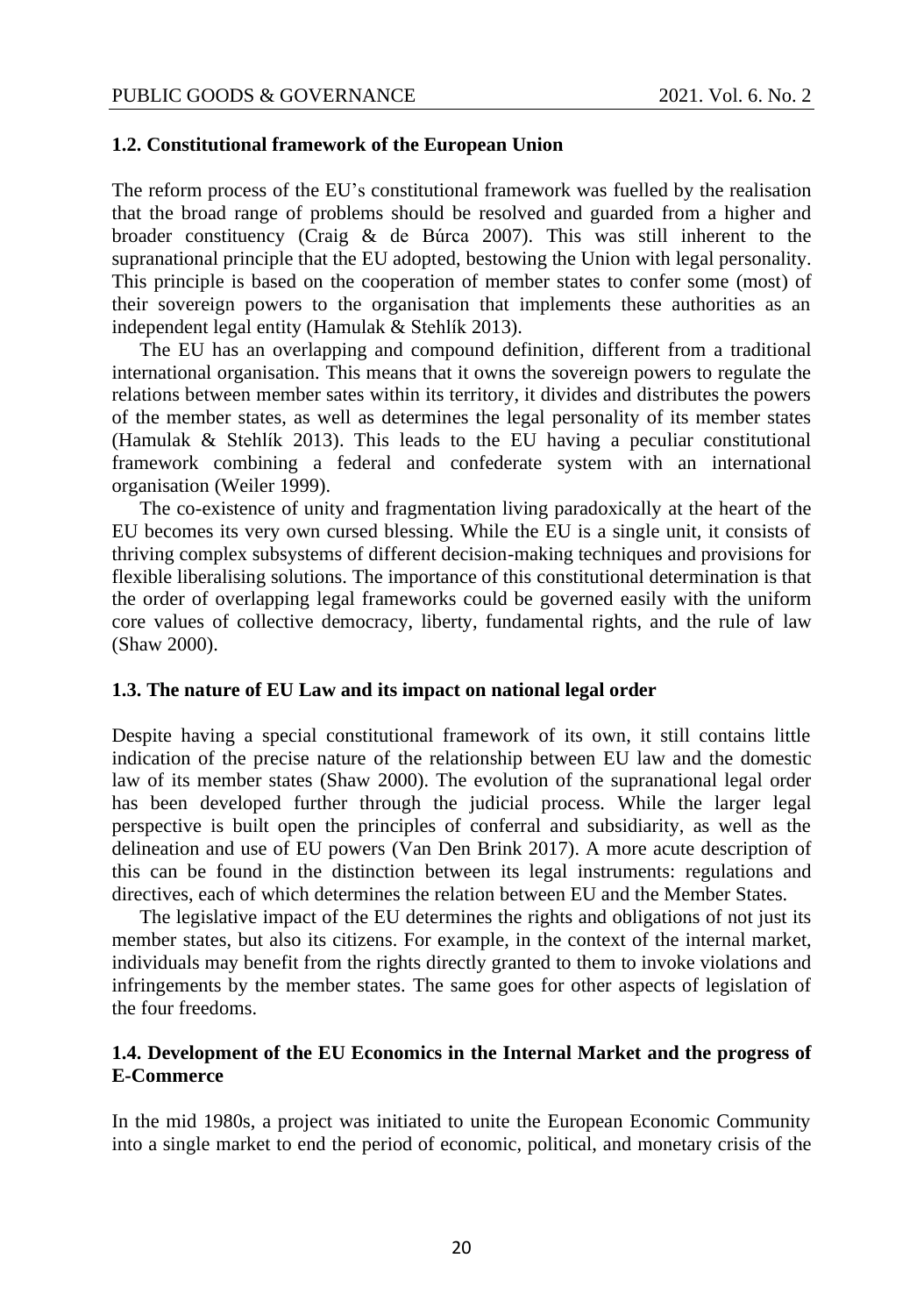earlier years. This was to restore the confidence of European businesses and to boost the quality of European companies through the formation of a more integrated, competitive, and innovative market place (Ilzkovitz et al. 2007). Conclusively, by delimiting the cross- border barriers, the internal market serves as a tool to promote wider economic integration and to increase the competition especially amongst large sources of macro economics (Ilzkovitz et al. 2007).

A new strategy has been introduced in the EU to transform the internal market via digitalization. The EU has taken legislative steps towards connecting the digital single market (EC 2015). This new strategy is focused on creating a better access for consumers and businesses to online goods and services across Europe, developing flourishing services by creating an adequate backdrop for digital networks, as well as maximising the growth of the European digital economy by promoting investment in ICT infrastructures and technologies (Rosic 2019).

In achieving such aims, the EU's substantive rules in the form of regulations, directives, decisions, as well as recommendations are to be unified and harmonised with the national rules by means of both negative and positive integration (Barnard & Scott 2002). The EU's electronic commerce directive (Directive 2000/31/EC) functions as a preparatory for Europe's transition to a knowledge-based economy, by ensuring that information society services benefit from EU internal market and the principles of freedom (Lim 2007). The directive aims to harmonise areas such as the freedom of establishment, transparency obligations for operators and commercial communications, conclusions and validity of electronic contracts, internet intermediaries' liabilities, online dispute settlement, and the role of national authorities (Directive 2000/31/EC). Conclusively, the EU's legal framework towards e-commerce appears to be implementing a new approach.

# **2. The Evolution of ASEAN's Economic Cooperation and the Legal Framework of E-Commerce**

# **2.1. Evolving from cooperation into integration: The contrast of ASEAN's institutional framework**

In the late 1950s and 1960s, many Southeast Asian countries were still in a fragile state and were very young in terms of national development (particularly those who were recently liberated from colonialisation). At this time, each country focused on their own domestic matters to strengthen internal security and economic development (Keling et al. 2011). The main factors of regionalisation in Southeast Asia are the aims of regional politics, peace, conflict solution, security, and ultimately economic development and cooperation. Similar to the European Community, the initial epiphany for an integration was initiated from bilateral and multilateral economic agreements such as the Southeast Asia Friendship and Economic Treaty (SEAFET).

The Bangkok Declaration (ASEAN Declaration 1967) consists of the aims and objectives of ASEAN as well as the initial organization's blueprint. It provides the basic principles containing the unique 'ASEAN Way'. This is the fundamental contrast between the European Union and ASEAN whereby the ASEAN Way acts as a principle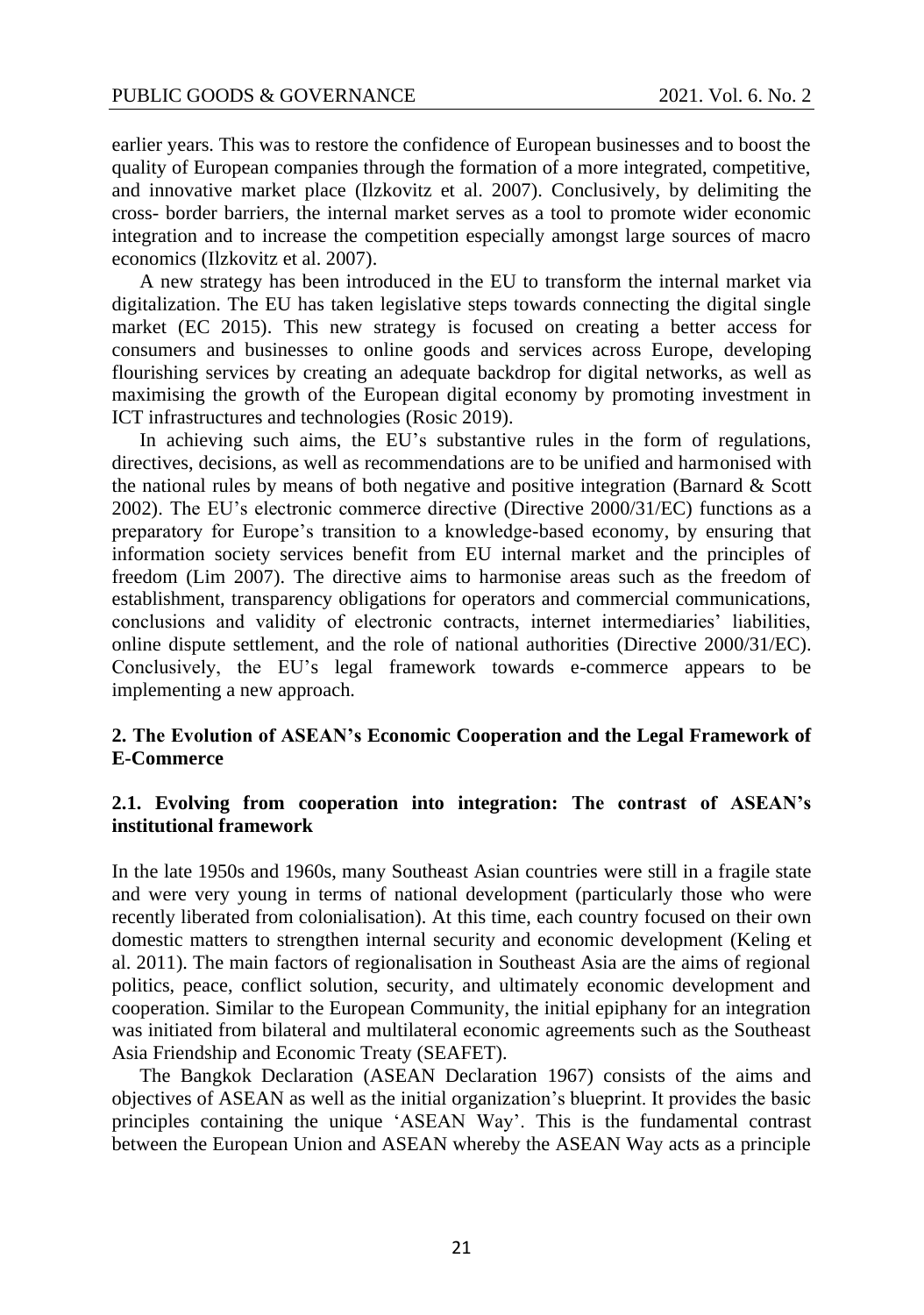that regards the member states as a group of sovereign nations that must respect the principle of non-interference and consensus decision making, as opposed to the European Union, where its very foundation is built upon the pooling of sovereignty. Thus, the outcome of its policies, laws, and regulations has a distinctive manifestation towards the member states.

After the Bangkok Declaration, the quintessential step of evolution came along with the ASEAN Charter enhancing the Association with a more legitimized institutional integrity. The signing of the ASEAN Charter in 2007 marks the highest milestone of institutional framework achievements coupled with the blueprints of the three ASEAN Communities. The charter came into force in December 2008 and serves as a foundation for all three of the ASEAN communities and provides their legal status and institutional framework. The charter legally binds all 10 of the ASEAN member states (ASEAN Charter 2008).

In contrast with the European Union, the major policy-making body of ASEAN does not belong to a judicial body or parliaments, rather it is given to the ASEAN summit which comprises of the Heads of State or Government of the member states. Not having a supranational nature, domestic courts have no role at all to contribute towards the legislation process. Thus, there are many limits to the opportunities of member states to actively influence the policy-making process when compared to the members of the European Union. This shows that even though the integration process is vivid, it is still within the boundaries of cooperation between member states.

The extent of ASEAN integration would never go beyond or even close to what the European Union has achieved. This is something completely acceptable since the two are fundamentally different economically, such as the member states' GDP per capita; politically, considering the various legal systems belonging to the ASEAN member states; and constitutionally, referring to the Bangkok Declaration, which states that the intention of ASEAN was merely to the extent of cooperation, partnerships, and mutual assistance (Ewing-Chow & Hsien-Li 2013).

## **2.2. ASEAN's e-commerce framework**

The revolution of e-commerce in Southeast Asia has presented a vast economic potential by being the largest share of the world's business-to-consumer market. This region pays serious attention to creating a suitable environment of e-commerce by prioritising policies of a legal and regulatory framework, by attempts of 'harmonising' the laws and standards and by promoting infrastructure (ESCAP 2018).

In 1999, the leaders of ASEAN initiated the E-ASEAN project through an agreement signed in 2000 promoting a productive ASEAN e-space (Chen 2017) by enhancing Information and Communications Technology (ICT) sector competitiveness, reducing the digital divide within and among individual member states, promoting partnership between the public and private sectors, as well as trade and investment liberalisation in ICT goods and services (e-ASEAN Framework Agreement 2000).

The ASEAN economic cooperation is divided into several focused aspects such as the ASEAN Industrial Projects, ASEAN Investment Area, ASEAN Economic Caucus, and the ASEAN Free Trade Area. It is under the sectoral bodies of the ASEAN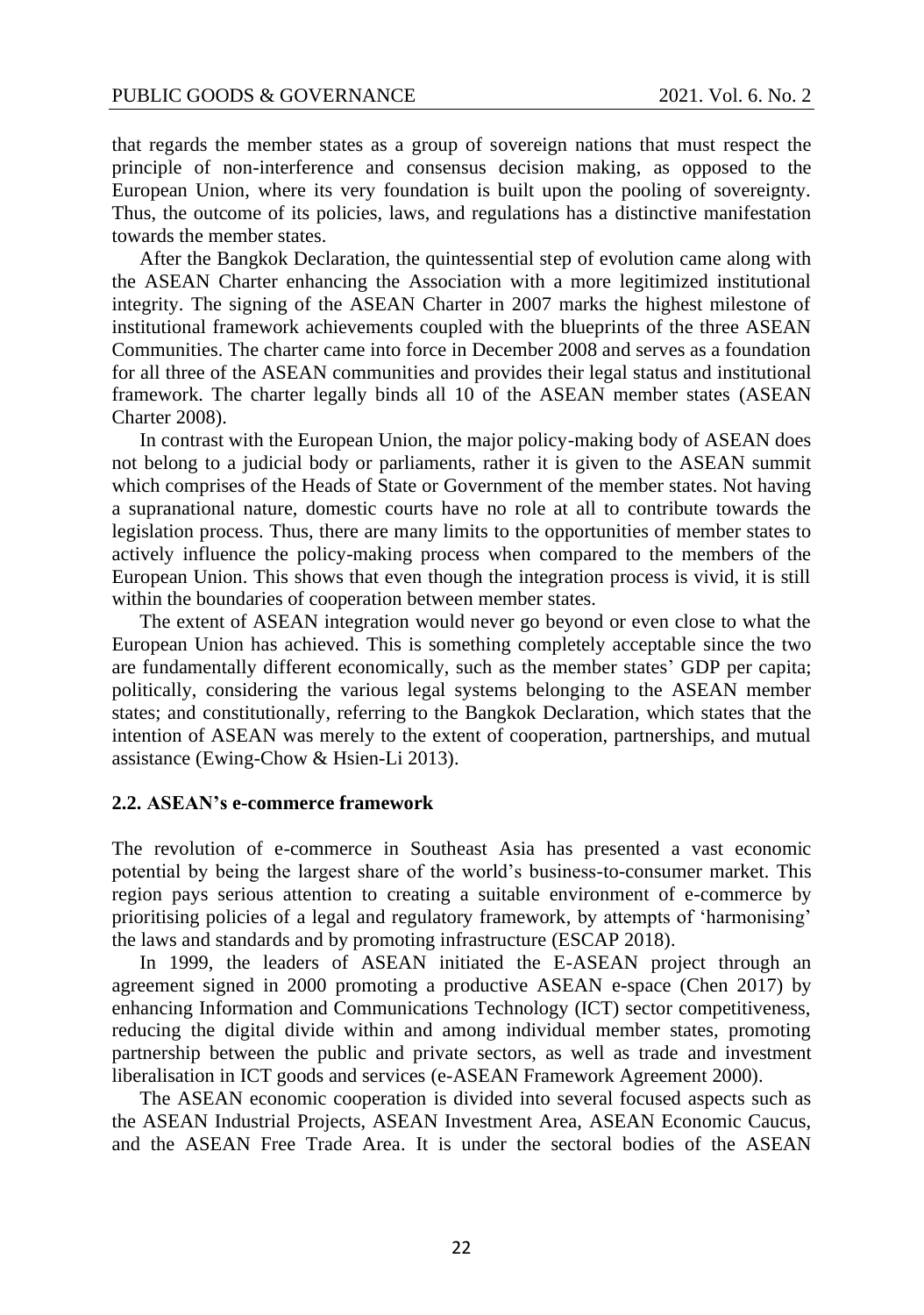Economic Ministers that e-commerce is governed. The two main legal documents are the ASEAN Digital Integration Framework and its action plan. The action plan prioritises areas in order to facilitate seamless trade, to protect data and to support digital trade and innovation, to enable seamless digital payments, to broaden the digital talent base, to foster entrepreneurship and to coordinate actions. The institutional framework belongs to the ASEAN Coordinating Committee on Electronic Commerce (ACCEC).

The ASEAN Agreement on Electronic Commerce is the primary legal framework for e-commerce in ASEAN. This agreement was previously endorsed by the ASEAN Economic Ministers in 2018. Under this regulation, member states are committed to maintain, or adopt as soon as practicable, laws and regulations governing electronic transactions, taking into account the applicable international conventions related to the subject. It has covered aspects of transparency, cooperation, cross-border data and information flows, as well as consumer protection and privacy.

There are a few challenges that ASEAN and the member states have to overcome in relation to expanding the utilisation of e-commerce in the region (Kimura & Chen 2017). First, realising that due to geographical limitations, the connectivity between different parts of metropolitan and rural areas in developing countries needs to be equalised. Second, services need to be improved, particularly those relating to a reliable credit guarantee system. Platforms need to be established for collecting and integrating information from various sources and to provide users with service packages (Kimura  $\&$ Chen 2017).

On a general note, ASEAN needs to actively maximise e-commerce opportunities and at the same time minimise the risks. First, by adapting to the global economic digitalisation using its capacity in technology adoption and new innovations. Second, by properly gravitating the market through the utilization of internet-savvy populations such as in Malaysia, Indonesia, and Singapore, representing consumers that are directly linked to e-commerce. Last, by fulfilling development needs in the fields of technology, markets, and policy to prepare member states for performing business (Kimura & Chen 2017).

In particular, with regard to the legal framework, having the flexibility and high respect for sovereignty that ASEAN adopts, the association still needs to consistently negotiate on new rules with both public and private parties in order to efficiently prevent 'grey' zones of international commerce such as tax evasion, counterfeit products, and intellectual property rights violations (Kimura & Chen 2017). This will all lead to ASEAN having an inclusive policy and legal framework that could accommodate not only the market demand, but also the member states' needs.

#### **Conclusion**

The EU and ASEAN are perceived as role models for regional integration and international organization in the last decade. Both are technically the products of states' moral realisation to cooperate and work together to build a better community amongst themselves. The product of these various progress and vast competition created unique characteristics for each region, having their own dreams and fears that reflect their own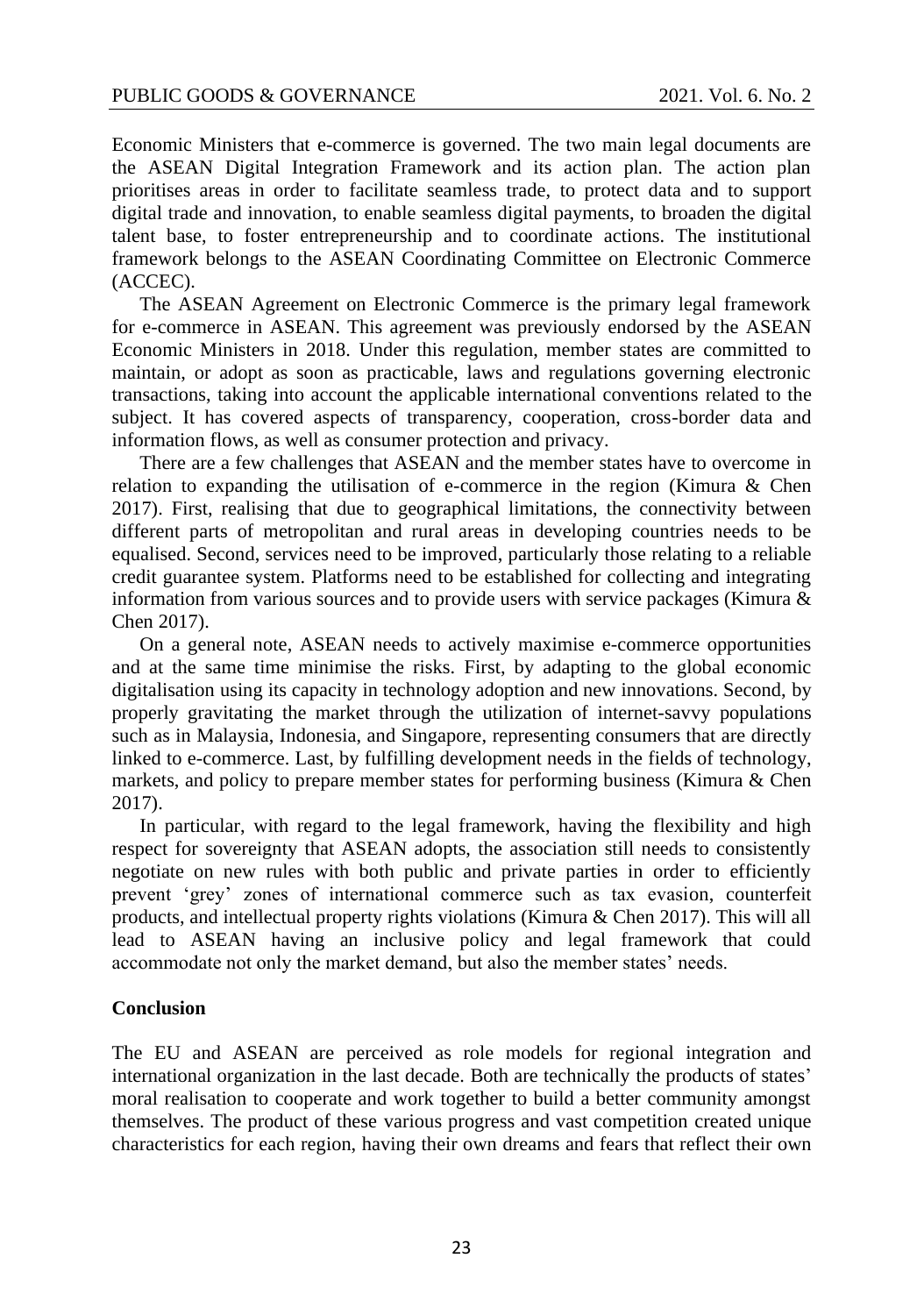economical, political, and social trajectories. Above all, economy is prioritised in both regions and acts as a catalyst of rapid development. One of the examples put in the context of globalisation is the birth of e-commerce being nurtured by two different mothers.

It is doubtless that e-commerce will continue to challenge many pre-existing laws and norms that are common within each geographical region and jurisdiction. The ability to embrace and control the rapid development of e-commerce will rely highly on authorities and legislative bodies to determine where such activities take place.

The rapid development of e-commerce is a double-edged knife where, on one side, the digitalisation of the economy facilitates international trade for consumers in terms of easier, more cost- and time-efficient cross-border access creating more opportunities for goods, services, and innovative business models. On the other side, each regional market faces a higher degree of external competition and development gaps will not stay behind waiting for countries to catch up with the progress.

# **References**

- Barnard, C. & Scott, J. (Eds.) (2002). *The Law of the Single European Market: Unpacking the Premises*. Oxford: Hart Publishing
- Chen, L. (2017). *Developing Asia in the Era of Cross-border E-commerce*. ERIA Discussion paper series
- Craig, P. & de Búrca, G. (2007). *EU Law: Texts, Cases, and Materials*, 4th edition. Oxford: Oxford University Press
- de Streel, A. et al. (2019). *Contribution to Growth: European Digital Single Market: Delivering improved rights for European citizens and businesses.* European Parliament, Policy Department for Economic, Scientific and Quality of Life Policies, May. [https://www.europarl.europa.eu/RegData/etudes/STUD/2019/638395/IPOL\\_S](https://www.europarl.europa.eu/RegData/etudes/STUD/2019/638395/IPOL_STU(2019)638395_EN.pdf) [TU\(2019\)638395\\_EN.pdf](https://www.europarl.europa.eu/RegData/etudes/STUD/2019/638395/IPOL_STU(2019)638395_EN.pdf) [accessed April 17, 2021]
- Ewing-Chow, M. & Hsien-Li, T. (2013). The Role of the Rule of Law in ASEAN Integration, *EUI Working Papers RSCAS* 2013/16. Global Governance Programme-41. [https://cadmus.eui.eu/bitstream/handle/1814/26452/RSCAS\\_2013\\_16.pdf?sequ](https://cadmus.eui.eu/bitstream/handle/1814/26452/RSCAS_2013_16.pdf?sequence=1&isAllowed=y) [ence=1&isAllowed=y](https://cadmus.eui.eu/bitstream/handle/1814/26452/RSCAS_2013_16.pdf?sequence=1&isAllowed=y) [accessed April 17, 2021]
- Hamulak, O. & Stehlík, V. (2013). *European Union Constitutional Law: Revealing the Complex Constitutional System of the European Union*. Olomouc: Palacky University Olomouc
- Ilzkovitz, F. et al. (2007). Steps towards a deeper economic integration: the Internal Market in the  $21<sup>st</sup>$  century. A contribution to the Single Market Review. *European Economy. European Commission, Directorate-General for Economic and Financial Affairs, Economic Papers,* No. 271. [https://ec.europa.eu/economy\\_finance/publications/pages/publication784\\_en.p](https://ec.europa.eu/economy_finance/publications/pages/publication784_en.pdf)  $df$  [accessed April 17, 2021]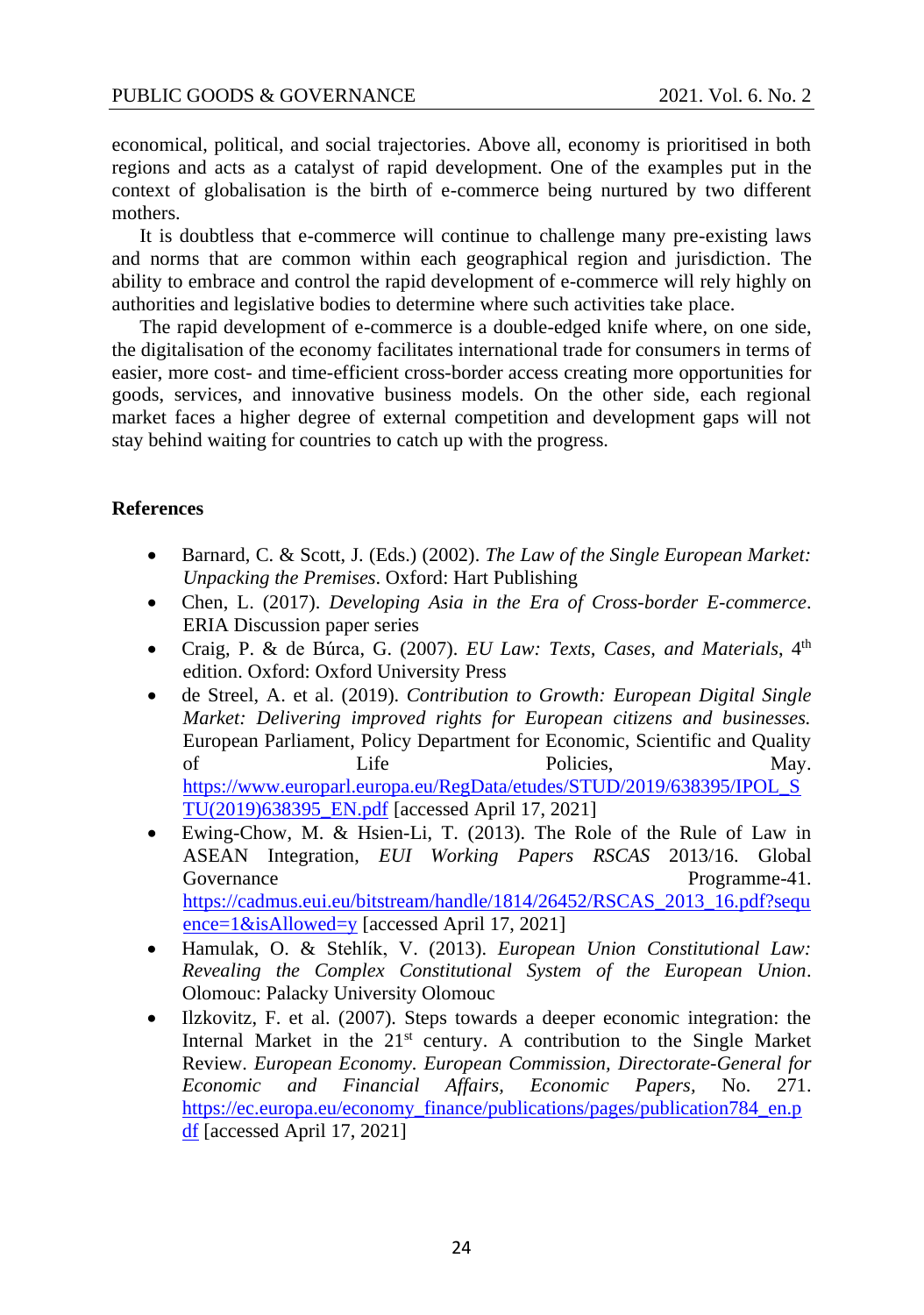- Keling, M. F. et al. (2011). The Development of ASEAN from Historical Approach. *Asian Social Science* 7(7): 169–189.
- Kimura, F. & Chen, L. (2017). E-Commerce as Asia's New Growth Engine. *Economic Research Institute for ASEAN and East Asia (ERIA) Policy Brief* 2, October 2017.<https://www.eria.org/ERIA-PB-2017-02.pdf> [accessed April 17, 2021]
- Lim, Y. F. (2007). *Cyberspace Law: Commentaries and Materials*, 2<sup>nd</sup> Edition. New York: Oxford University Press
- Shaw, J. (2000). *Law of the European Union*, third edition. New York: Palgrave Law Masters
- Van Den Brink, T. (2017) The Impact of EU Legislation on National Legal Systems: Towards a New Approach to EU – Member State Relations. *Cambridge Yearbook of European Legal Studies* 19: 211–235.
- Weiler, J. H. H. (1999). *The Constitution of Europe: 'Do the New Clothes Have an Emperor?' and Other Essays of European Integration*. New York: Cambridge University Press
- ASEAN Agreement on Electronic Commerce, November 2018
- ASEAN Comprehensive Investment Agreement, 2009
- ASEAN Digital Integration Framework, 50<sup>th</sup> ASEAN Economic Ministers' Meeting, Singapore, August 2018. [https://www.asean2019.go.th/en/meeting/16th-asean-coordinating-committee](https://www.asean2019.go.th/en/meeting/16th-asean-coordinating-committee-on-electronic-commerce-tbc/)[on-electronic-commerce-tbc/](https://www.asean2019.go.th/en/meeting/16th-asean-coordinating-committee-on-electronic-commerce-tbc/) [accessed April 17, 2021]
- ASEAN Free Trade Area (AFTA Council). <https://asean.org/meetingreportparent/asean-free-trade-area-afta-council/> [accessed April 17, 2021]
- Basic Agreement on ASEAN Industrial Projects, Kuala Lumpur, March 6, 1980. https://asean.org/?static\_post=basic-agreement-on-asean-industrialprojects-kuala-lumpur-6-march-1980 [accessed April 17, 2021]
- Charter of the Association of Southeast Asian Nations, November 20, 2008. (entered into force on December 15, 2008)
- Case 120/78 *Rewe-Zentral AG v. Bundesmonopolverwaltung für Branntwein*
- Community Charter of Fundamental Social Rights of Workers, Strasbourg, 1989.
- Directive 2000/31/EC of the European Parliament and of the Council of 8 June 2000 on certain legal aspects of information society services, in particular electronic commerce, in the Internal Market ('Directive on electronic commerce')
- e-ASEAN Framework Agreement, 2000. [https://asean.org/?static\\_post=e](https://asean.org/?static_post=e-asean-framework-agreement)[asean-framework-agreement](https://asean.org/?static_post=e-asean-framework-agreement) [accessed April 17, 2021]
- European Commission (EC) (2015). Communication from the Commission of 6 th May 2015, A Digital Single Market Strategy for Europe, COM (2015) 192. [https://ec.europa.eu/digital-single-market/en/policies/shaping-digital-single](https://ec.europa.eu/digital-single-market/en/policies/shaping-digital-single-market)[market](https://ec.europa.eu/digital-single-market/en/policies/shaping-digital-single-market) [accessed April 17, 2021]